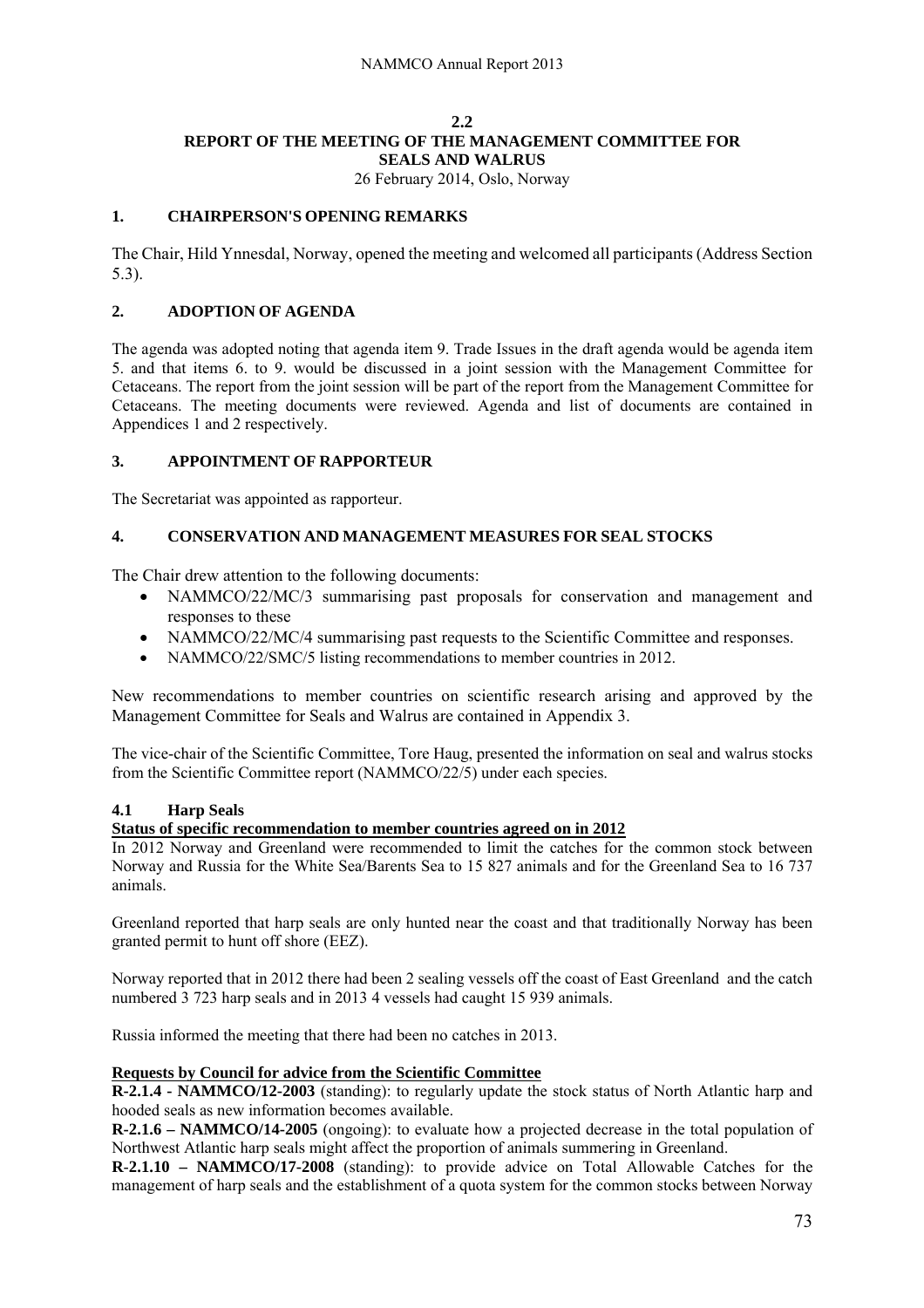and the Russian Federation, leaving full freedom to the Committee to decide on the best methods to determine this parameter based on an ecosystem approach.

**R-2.1.11 - NAMMCO/18-2009** (pending): to evaluate how a projected increase in the total population of Northwest Atlantic harp seals might affect the proportion of animals summering in Greenland.

#### **Advice from the Scientific Committee**

The Scientific Committee examined the information provided by the ICES Working Group on Harp and Hooded Seals (WGHARP) which met in August 2013. The meeting focused on estimation of stock abundance and reviewed different catch level scenarios.

For the White Sea/Barents Sea stock a population model based on data and information used in previous assessments with harvest data updated to 2013, estimated a total harp seal stock abundance of 1 419 800 animals in 2013. Different catch levels had been investigated and the Scientific Committee considered the estimated equilibrium catches (17,400 1+ animals) to be the preferred option. It was noted that this option is slightly higher than the previous level given in 2012 and that this was probably the result of very low catches in 2012 and 2013. Data from the new survey conducted in 2013 was not ready for the WGHARP meeting and these will be dealt with at the next WGHARP meeting scheduled for November 2014.

For the Greenland Sea stock there is a new pup population estimate of 89 590 animals which is slightly, but not significantly lower than estimates from 2002 and 2007.

The stock is considered data rich (no data used in modelling are older than 5 years) and all model runs indicate a substantial increase in abundance from the 1970's with the 2013 abundance estimate of 627 410. Current catch level is predicted to give a 21% population increase over the next 10 years. Equilibrium catch level is 14 600 1+ animal. Catch level projecting a reduction is estimated to 21 270 1+ animals in 2014 and subsequent years. It was noted that any TAC should be subject to a monitoring scheme especially if the TAC is set at a level projecting a decline in population

For the Northwest Atlantic stock new pup population estimates (data from 2012 survey) from the Gulf of St Lawrence show a decline of nearly 50% compared to the 2008 estimates. However the survey data from the whole of the Northwest Atlantic was not ready and will be dealt with at the planned 2014 WGHARP meeting. Increasingly poor ice conditions and the year 2012 among the worst ever recorded, has serious implications for the persistence of breeding harp seals in the southern Gulf of St Lawrence.

The Scientific Committee advised that new requests to ICES from individual countries would be needed in order to finish assessments of White Sea and Northwest Atlantic harp seals. Preferably such requests should come from Russia and Greenland or Canada (Northwest Atlantic), respectively.

### **Discussion and Conclusion**

The Management Committee took note of the report from the Scientific Committee. It was noted that the results from the surveys in 2013 had not been ready in time for the last WGHARP meeting, and as a result assessments of both the White Sea/Barents Sea and the Northwest Atlantic stocks was not finalised. In order to finalise these assessments Greenland agreed to send a new request to ICES on the Northwest Atlantic stock.

Russia informed the meeting that it was their intention to request ICES to assess the White Sea/Barents Sea.

### **4.2 Hooded Seals**

### **Status of specific recommendation to member countries agreed on in 2012**

In 2012 the Management Committee for Seals and Walruses reiterated the recommendation that catches of hooded seals to be taken from the Greenland Sea should be zero, except for local catches in East Greenland.

Both Norway and Greenland reported that the advice had been followed. In Greenland only near coast catches in East Greenland and no off shore catches have taken place and Norway had only taken a small number of animals for scientific reasons.

### **Requests by Council for advice from the Scientific Committee**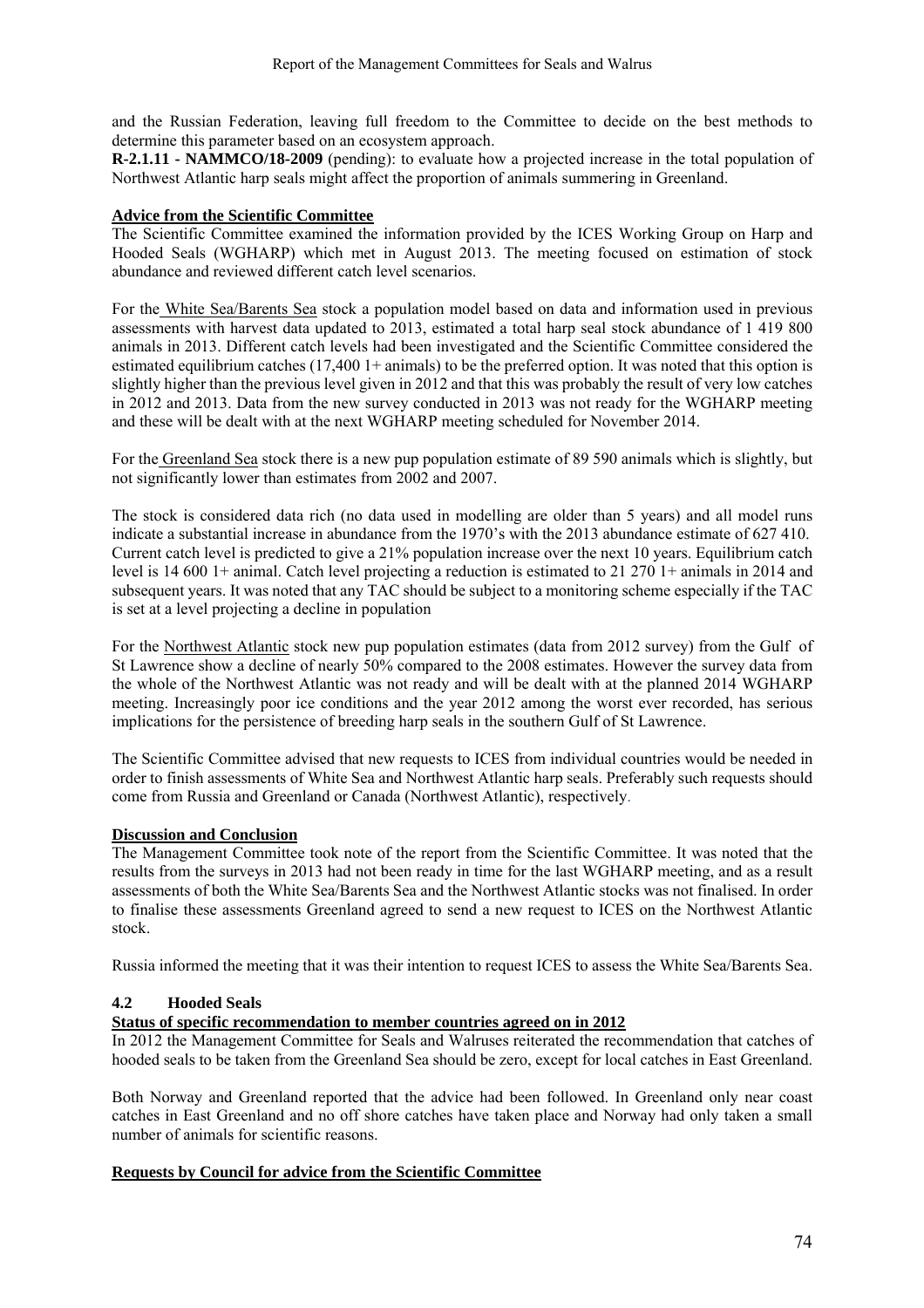**R-2.1.4 - NAMMCO/12-2003** (standing): to regularly update the stock status of North Atlantic harp and hooded seals as new information becomes available.

**R-2.1.9 –** NAMMCO/16-2007 (ongoing): to investigate possible reasons for the apparent decline of the Greenland Sea stock of hooded seals; assess the status of the stock on basis of the results from the survey in 2007.

# **Advice from the Scientific Committee**

The Greenland Sea stock, protected since 2007, is considered data poor. However a harp seal survey conducted in 2012 also obtained enough data to estimate the pup production of hooded seals to 13 655 pups which are slightly lower than from 2005 and 2007 surveys. The stock has experienced a decline in abundance from 1946 and is now considered to be at a level below 30% of the 1946-level. Recent model runs indicate a current population size of approximately 83 000 and a predicted 7% decrease of the 1+ population over the next 10 years. In line with the Precautionary harvest strategy developed by WGHARP the Scientific Committee recommends no current catches from the population.

# **Discussion and conclusion**

Greenland informed the meeting that they hunt approximately 200 animals annually.

The Management Committee took note of the report from the Scientific Committee and recommends a commercial catch level of zero for this stock, only allowing limited research catches.

Greenland noted with reference to both harp and hooded seals that they had previously sent a request to ICES to look into the redistribution of animals throughout the year. ICES responded at that time that there was not enough data available to answer the question.

The Management Committee recommended that Council ask the Secretariat to review its cooperation with ICES in light of the Scientific Committee work on harp and hooded seals. It further underlined the importance in getting answers to request R 2.1.9.

### **4.3 Ringed Seals**

# **Requests by Council for advice from the Scientific Committee**

**R-2.3.1- NAMMCO/5-1995** (standing): to advise on stock identity of ringed seals for management purposes and to assess abundance in each stock area, long-term effects on stocks by present removals in each stock area, effects of recent environmental changes (*i.e.* disturbance, pollution) and changes in the food supply, and interactions with other marine living resources.

**R-2.3.2 - NAMMCO/7-1997** (standing): to advice on what scientific studies need to be completed to evaluate the effects of changed levels of removals of ringed seals in West and East Greenland.

### **Advice from the Scientific Committee**

Currently the existing information on stock structure and size is not sufficient to give any answers to the requests. It may be fruitful to form a Working Group in the next few years (2015 or later) to look into movements versus where catches are occurring in relation to stock structure. It might also be important to assess this species in light of climate change and changing ice conditions. The Scientific Committee suggests to look into the results from the Arctic Council meeting (2013) on ring seals before making a final decision regarding a WG.

### **Discussion and conclusions**

Greenland informed the meeting that the annual catches had declined over the last 10 years from around 90 000 animals to around 60 000 in 2012.

The Management Committee took note of the report from the Scientific Committee and endorsed the idea of a Working Group in 2015 or later when enough information is available.

### **4.4 Grey Seals**

# **Requests by Council for advice from the Scientific Committee**

**R-2.4.2 - NAMMCO/11-2002** (standing): provide a new assessment of grey seal stocks throughout the North Atlantic.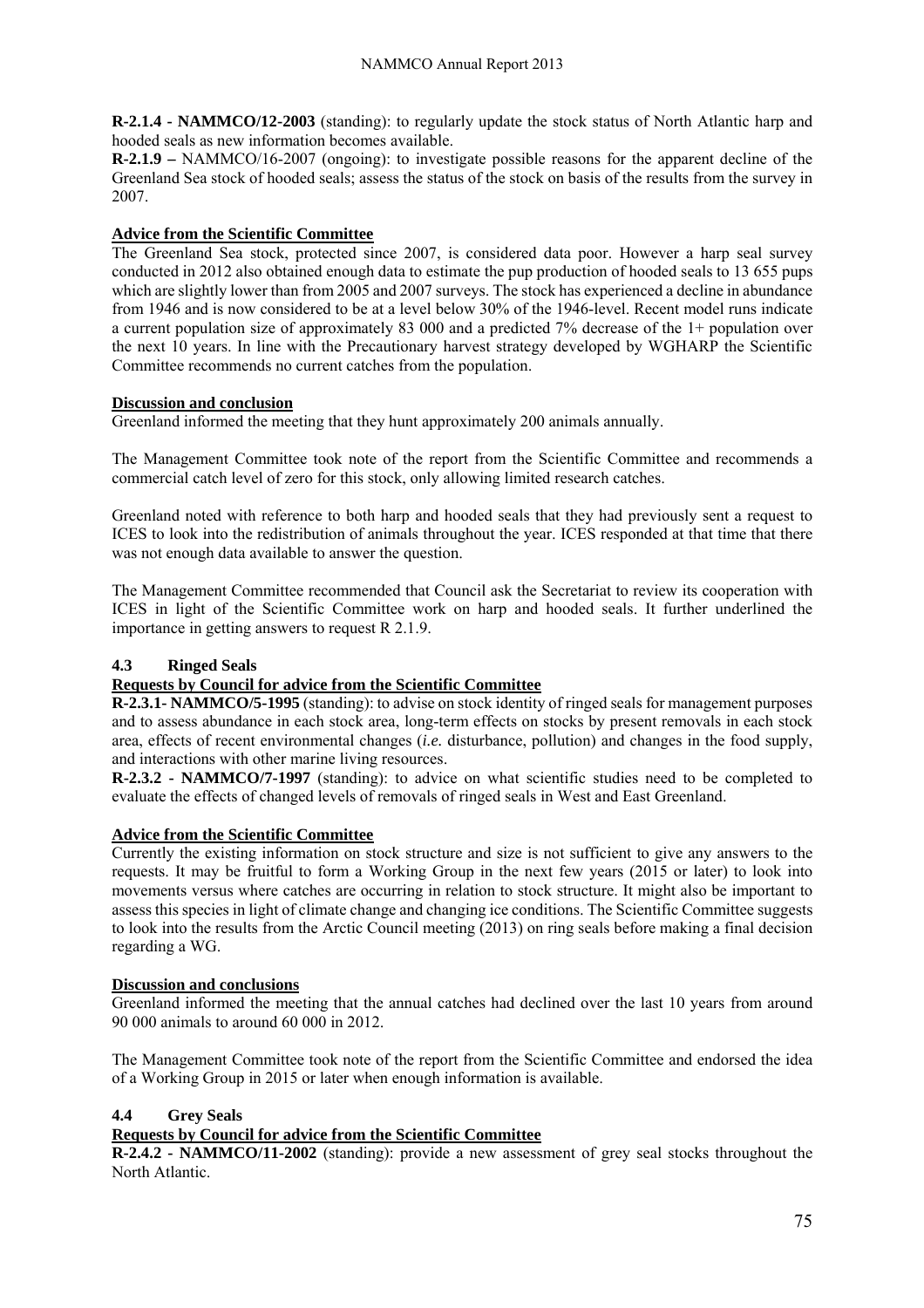#### **Advice from the Scientific Committee**

#### Norway

An age-structured population dynamics model had been developed to assess the Norwegian grey seal population. Model runs indicated an increase in the abundance of the total Norwegian grey seal population during the last 30 years, suggesting a total of 8,740 animals in 2011. A total catch of 707 grey seals would maintain the population size at the 2011 level. Norway has decided not to use the model based TAC, but instead continue to use the more conservative 5% of current abundance until a new pup production estimate becomes available. There are plans for a new complete survey in 2013-2015 and Norway and Russia plan a joint Southern Barents Sea survey in 2014 or later.

#### Iceland

Aerial survey estimates of pup production in Iceland, have indicated a downward trend in the period 1980 – 2004. A new survey in 2012 confirmed a status-quo in the low pup-production reached in the year 2002. The population size of the Icelandic grey seal is therefore staying at the low level reached in 2002 (about 4,200 animals) and just above the minimum population management objective of the Icelandic government, 4,100 1+ animals.

#### Faroe Islands

There is still no abundance estimate available. Preliminary data for 2012 indicate that the total removal is in excess of one hundred animals. Satellite tracking has shown that grey seal movements in the Faroes are very local, although there is documentation of seals migrating from UK waters to the Faroes.

There was no new information from Greenland.

The Scientific Committee recommends that the Working Group on Grey and Harbour Seals meet in 2014/2015 to finalise requests 2.4.2 and 2.5.2. The WG should assess the status of all populations, particularly using new abundance estimate data that are available from Iceland and Norway. The meeting should also address by-catch issues (grey seals) in Norway, Iceland, and the Faroe Islands, and a reevaluation of the Norwegian management plans (implemented in 2011) for grey and harbour seals. It is recommended to include participation from Canada, UK and the Baltic countries.

### **Discussion and conclusions**

The Faroe Islands informed the meeting that they have initiated work to get fish farmers to report their catches. The reporting is still not satisfactory but it is expected to provide reliable removal numbers by 2014. By-catch in the Faroes is insignificant.

Iceland reported that reduced gill net cod fishery and tighter limits on operating days in the lumpsucker net fishery should have led to decreased by-catches. There has been no progress in by-catch reporting.

Greenland has no catches of grey seals as this species has been protected from hunting since 2010, as this is a new species in this area.

Norway informed the meeting that 64 grey seals were taken in 2012 and that the preliminary catches in 2013 are 177.

The Management Committee took note of the report from the Scientific Committee and endorsed that the Working Group on Grey and Harbour Seals meet in 2014/2015 in order to finalise requests 2.4.2 and 2.5.2.

### **4.5 Harbour Seals**

#### **Status of specific recommendation to member countries agreed on in 2012**

In 2012 the Management Committee for Seals and Walruses reiterated its recommendation to obtain updated information on abundance and struck and lost figures. In the case of struck and lost data it recommended that a struck and lost factor be developed.

Norway informed the meeting that the latest abundance estimates are very close to the target level of the Norwegian Management plan. With respect to a struck and lost factor there is not data available to develop such a factor.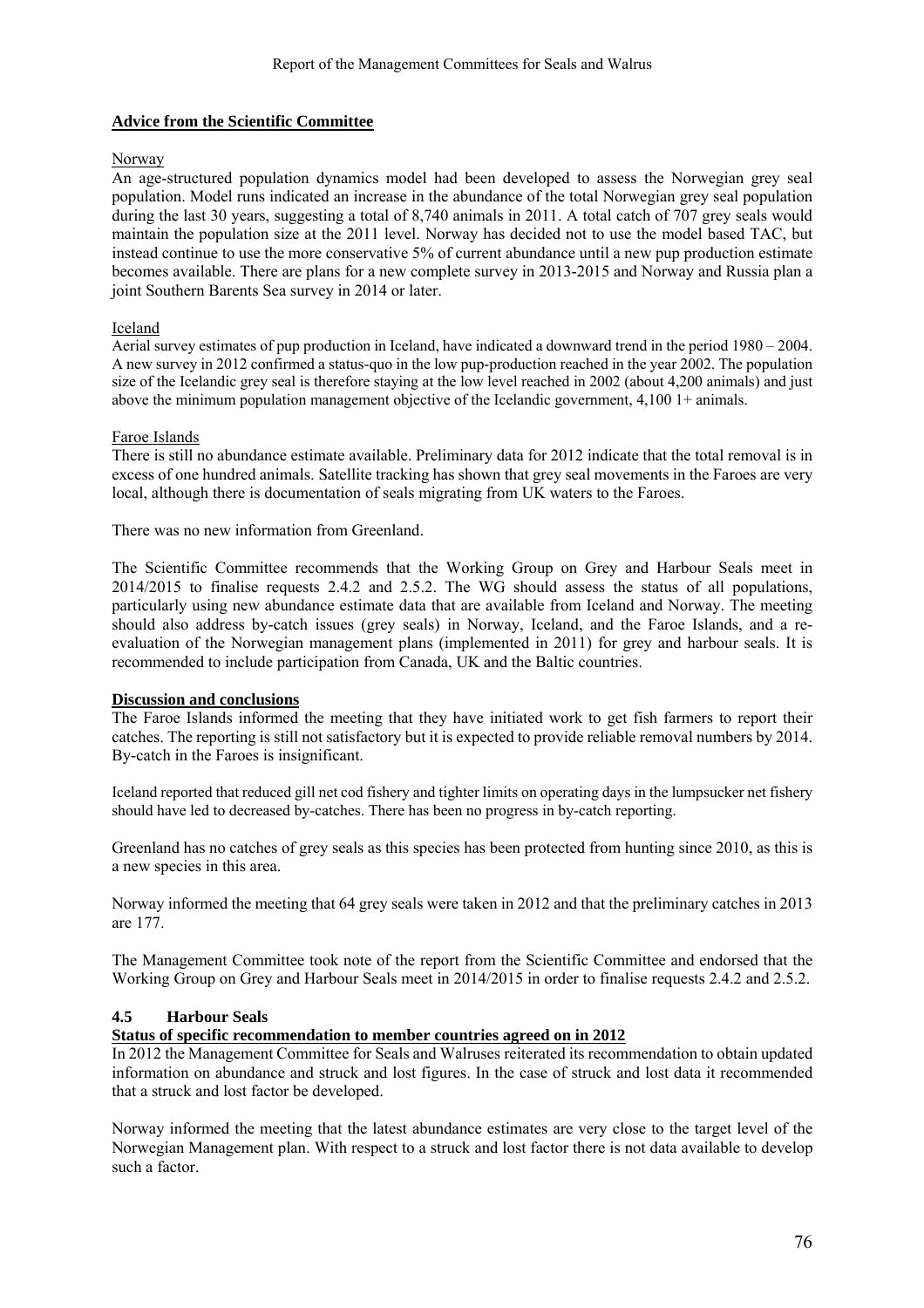Greenland informed the meeting that harbour seals have been protected since 2010. There may be some by catch or mix up with ring seals and there are no data reported on struck and lost.

### **Requests by Council for advice from the Scientific Committee**

**R-2.5.2 - NAMMCO/16-2007** modified **NAMMCO/19-2010** (pending): To conduct a formal assessment of the status of harbour seals for all areas as soon as feasible.

#### **Advice from the Scientific Committee**

Aerial surveys in 2011 - 2013 yielded a new minimum point estimate of 7 081 for the entire Norwegian coast and this is implemented in the 2014 management following the plan reviewed by the Scientific Committee in 2011.

Aerial surveys in Svalbard gave corrected total estimates of 1 888 in 2009 and 1 742 and 1 812 in 2010 (two surveys). The low population size, limited spatial distribution and reduced genetic diversity make this population vulnerable to chance events, such as disease epidemics.

The Scientific Committee recommends that the Working Group on Grey and Harbour Seals meet in 2014/2015 to assess the status of all populations, particularly using new abundance estimate data that are available from Iceland and Norway, see agenda item 4.4 Grey seals.

### **Conclusion**

The Management Committee took note of the report from the Scientific Committee and endorsed that the Working Group on Grey and Harbour Seals meet in 2014/2015 in order to finalise requests 2.4.2 and 2.5.2.

#### **4.6 Bearded seal**

#### **Status of past proposals for Conservation and Management**

Since 2009 the Management Committee has **recommended** that the status of this species be assessed.

#### **Status of specific recommendation to member countries agreed on in 2012**

In 2012 the Management Committee for Seals and Walruses reiterated its recommendation that efforts be renewed towards gathering information on biology, abundance and stock status with the view to an assessment.

The Chair noted that there is no request for advice from the Scientific Committee on this species.

### **Update from the Scientific Committee**

The Scientific Committee communicated that some limited satellite tracking of bearded seals is on-going and continuing in Svalbard and Greenland.

#### **Conclusion**

Norway informed the meeting that there is no hunt on this species and that there are plans for a research project by the Norwegian Polar Institute given that funding is available.

Greenland informed the meeting that approximately 1 300 animals are caught annual and that there has been a declining trend.

The Management Committee took note of the update from the Scientific Committee.

#### **4.7 Walrus**

### **Status of past proposals for Conservation and Management**

In 2010 the Management Committee agreed that a common management regime should be established between Greenland and Canada on shared stocks of walruses (NAMMCO 19).

Greenland informed the meeting that no initiative has been taken towards Canada to cooperate on management of walrus because Greenland wants to manage this species in NAMMCO. Under the JCNB cooperation exchange of information takes place.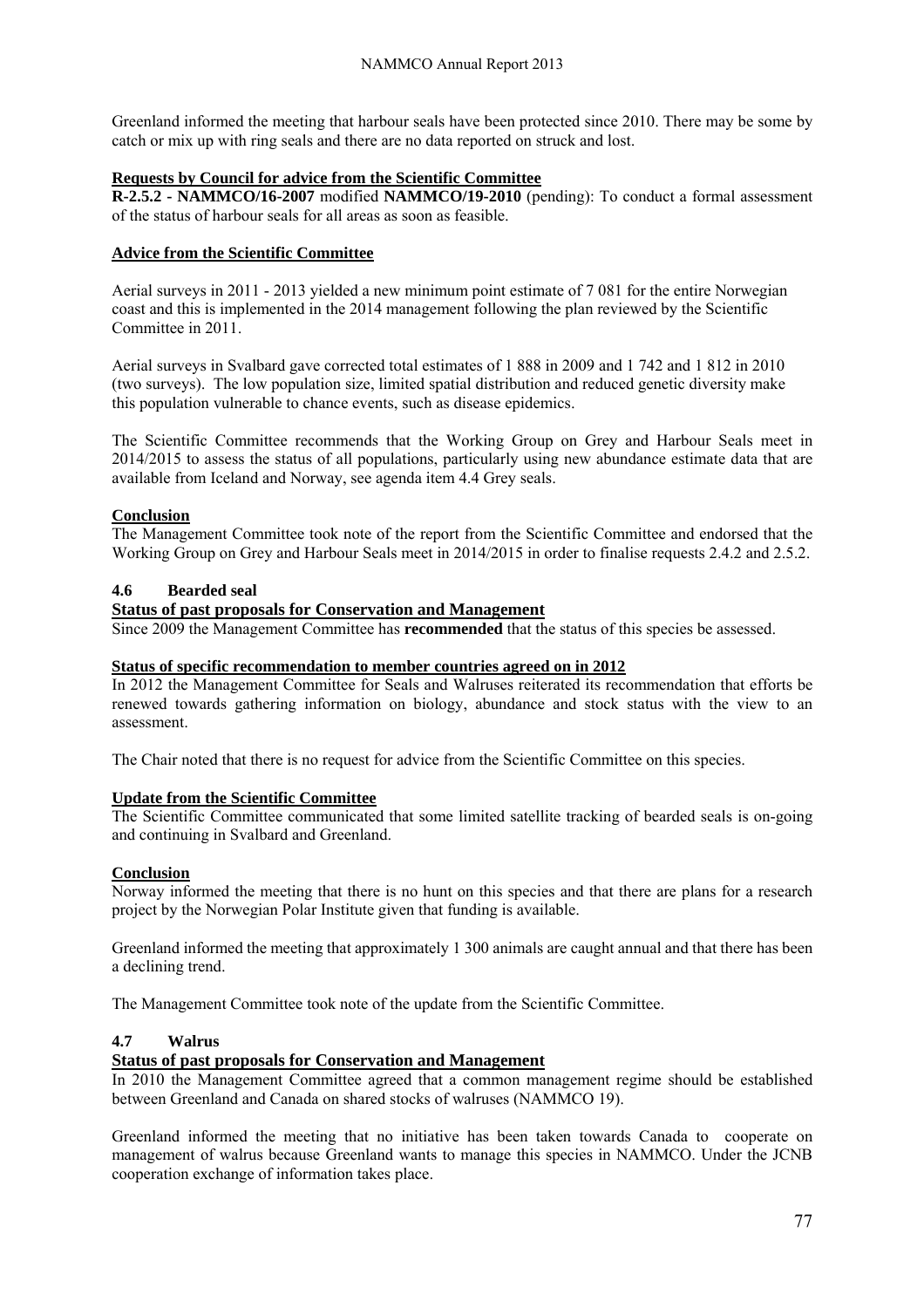### **Requests by Council for advice from the Scientific Committee**

**R2.6.5 – NAMMCO/17-2008:** provide assessment of all walrus stocks utilised in Greenland.

**R-2.6.3 - NAMMCO/15-2006** (ongoing): provide advice on the effects of human disturbance, including fishing and shipping activities, in particular scallop fishing, on the distribution, behaviour and conservation status of walrus in West Greenland.

**R-2.6.6 – NAMMCO/21-2012**): investigate the possibility to include a carry-over for quotas in order to include this possibility in the next hearing for the new quota block period.

#### **Advice from the Scientific Committee**

The Working Group on walrus met in November 2013 to update assessment and to provide management advice for the three stocks of walrus that occur in Greenland.

The Baffin Bay stock is estimated to 1 430 animals with a sustainable harvest of no more than 93 animals. There has been a decline in the population from 1960s to 2007 while decreased catches subsequently have allowed the population to increase.

The West Greenland / Baffin Island stock is estimated to 2 630 animals with a sustainable harvest of no more than 100 animals. There has been a decline in population from 4000 animals in 1960 to 2 360 in 2007, while decreased catches subsequently have allowed the population to increase.

The East Greenland stock is estimated to 1 400 animals with sustainable harvest levels of no more than 20 animals.

The WG's assessment included a low and a high catch history that includes struck and lost. This results in an average loss rate about 15% for Baffin Bay and West Greenland/Baffin Island, and about 11% for East Greenland. Complete statistics on total removal levels is critical and the Scientific Committee recommended that Greenland obtains reliable reports of all animals struck and lost.

The Scientific Committee discussed R-2.6.6 and concluded that there is no biological argument against carry-over of unused quotas. A problem arises if carry-overs accumulate over time and/or across assessments, it was deemed difficult to give more specific advice without a more specific request from the Management Committee.

The Scientific Committee recommended that Greenland undertake the following scientific research:

- That new estimates of sex and age structure of the catch for West Greenland are obtained. The sex determination that is reported by the hunters should be validated using genetics.
- That the fraction of the catches and abundances in Canada that belong to the West Greenland/Baffin Island population are clarified.
- That complete catch statistics from Canada are collated.
- That reliable reports of struck and lost are obtained for the entire range of the stocks in Greenland and Canada.
- That regular abundance estimates (5-10 years) from Baffin Bay, West Greenland, and the southeast coast of Baffin Island are obtained.

### **Other information**

In a walrus survey of Svalbard completed in 2012 an increase in both total numbers and females with calves compared with the 2006 survey is apparent. The study on disturbance at haulouts using cameras continues. Funding has been acquired for a 2014 tagging project that aims to investigate how individuals are responding to changes in ice conditions. The recent estimate is 2 600 animals, and the struck structure is unresolved.

Greenland plans to conduct an aerial survey of walruses on the ice edge in the North Water in April 2014. There is a new study of walrus in the Pechora Sea related to oil and gas exploration and extraction.

Iceland noted that there have been a higher than usual number of visits from walruses in 2013.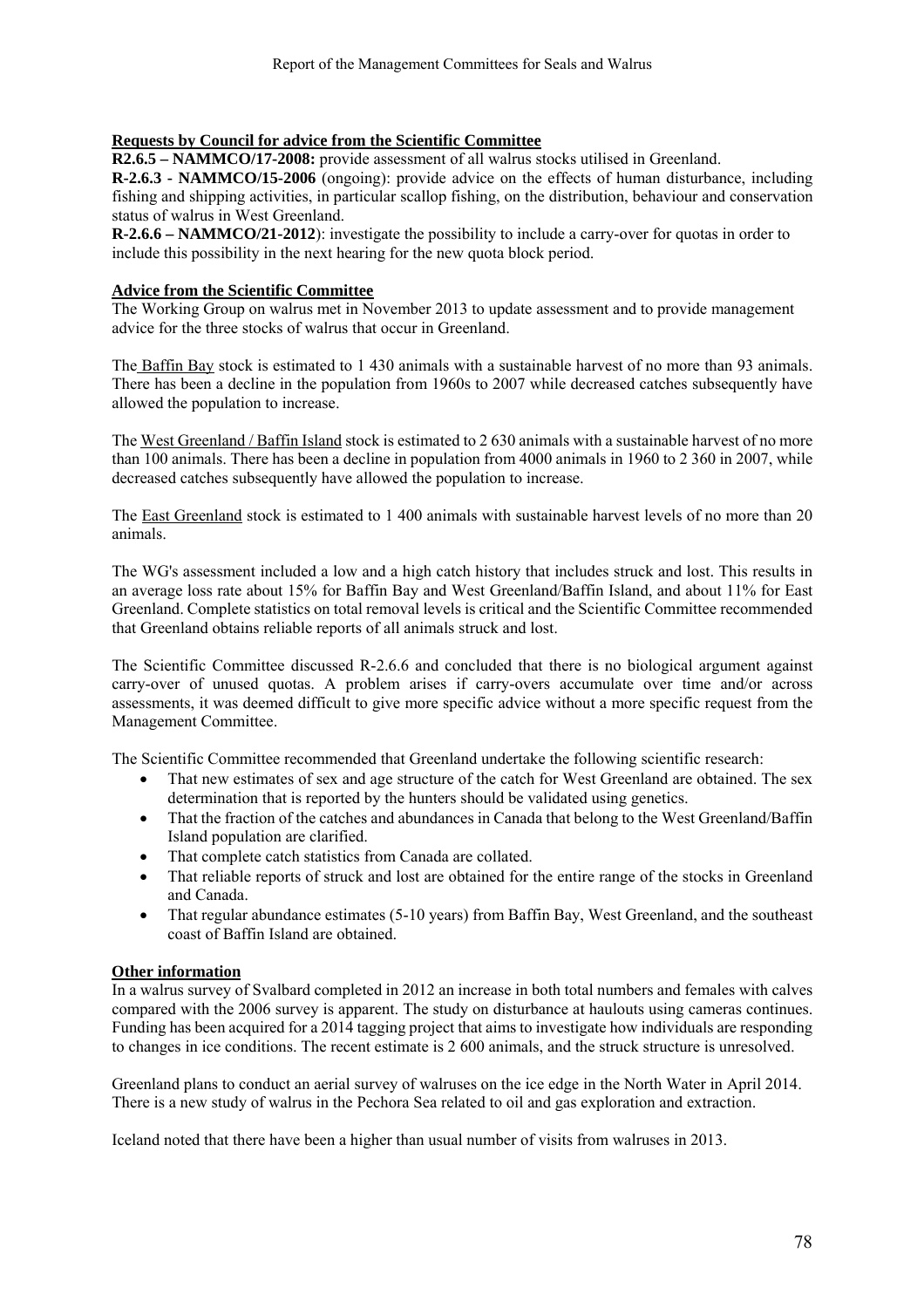Greenland informed the meeting that they have follow the quota recommendations from NAMMCO. In 2013 a political decision was made to increase the quota with 10 animals in the Qaanaaq area. The preliminary numbers for 2013 are in Nordlandet: quota 62, catch 65 and western Greenland 60 and 47 respectively. Struck and lost will be a focus area in the future and discussions are underway with the Greenland Nature Institute on how to proceed with this.

Greenland informed the meeting that there will be no accumulation over years of carry-over quotas. Only unused quota from the previous year will be allowed to transfer.

### **Conclusion**

The Management Committee took note of the report from the Scientific Committee. The Management Committee furthermore noted there were recommendations for further research addressed to Greenland. It also noted that Greenland had taken steps to obtain reports of all animals struck and lost, and endorsed this effort.

The Management Committee also noted that the Scientific Committee had given their advice on request R 2.6.6 and that this request was now finalised.

### **5. TRADE ISSUES AND THE EU BAN OF IMPORT OF SEAL PRODUCTS**

The dispute concerns regulations of the European Union (EU) that generally prohibit the importing and marketing of seal products. The EU Seal Regime provides for various exceptions to the prohibition if certain conditions are met, including seal products derived from hunts conducted by Inuit or indigenous communities (IC exception) and hunts conducted for marine resource management purposes (MRM exception).

Products derived from the Greenland Inuit hunt fulfils the requirements set up in the IC exception, and it is expected this will also be the case for the Canadian Inuit hunt. The Canadian and Norwegian hunts are not granted market access to the EU under the current seal regime.

Norway and Canada asked the WTO to establish a panel in the seal case on the  $21<sup>st</sup>$  of April 2011. The first and second hearing of the panel took place in Geneva in February and April 2013.

The panel concluded that the IC exception and the MRM exception were inconsistent with the EUs obligations under the GATT agreement. The panel did not find the regulation to be inconsistent with art. 2.2 of the TBT agreement as the regulation, to a certain extent, fulfil the objective of addressing EU public moral concerns on seal welfare and that no other alternatives were demonstrated to make an equivalent or greater contribution.

24 January 2014 Norway and Canada notified the Dispute Settlement Body (DSB) of the WTO of its decision to appeal the panel's findings, and 29 January 2014 the EU notified the DSB of its decision to appeal other parts of the panel's findings. The hearing will take place 17 - 19 March, and it is expected that the appellate body's report will be published in April/May 2014.

Norway reported that it believes that the EU Seal Regulation is incompatible with the EU's international obligations under the WTO Agreement. The sealing industry in Norway is of limited economic value, but this is a matter of principle concerning market access for renewable marine resources. The aim of taking the matter to the WTO is to obtain an objective and impartial review of the regulation. The DSB concluded that the EUs seal regulation violates WTO rules concerning non-discrimination. The panel did not conclude that the regulation is more trade restrictive than necessary. Based on this, Norway filed a notice of appeal regarding the panel's report. Norway believes the dispute can be resolved through the introduction of a labeling scheme for seal products, enabling the consumers to decide whether or not to purchase the product. Norway also finds that the panel has not sufficient considered that the seal stocks hunted are properly managed and not threatened. Furthermore, the Norwegian seal hunt is strictly controlled and regulated in terms of animal welfare requirements.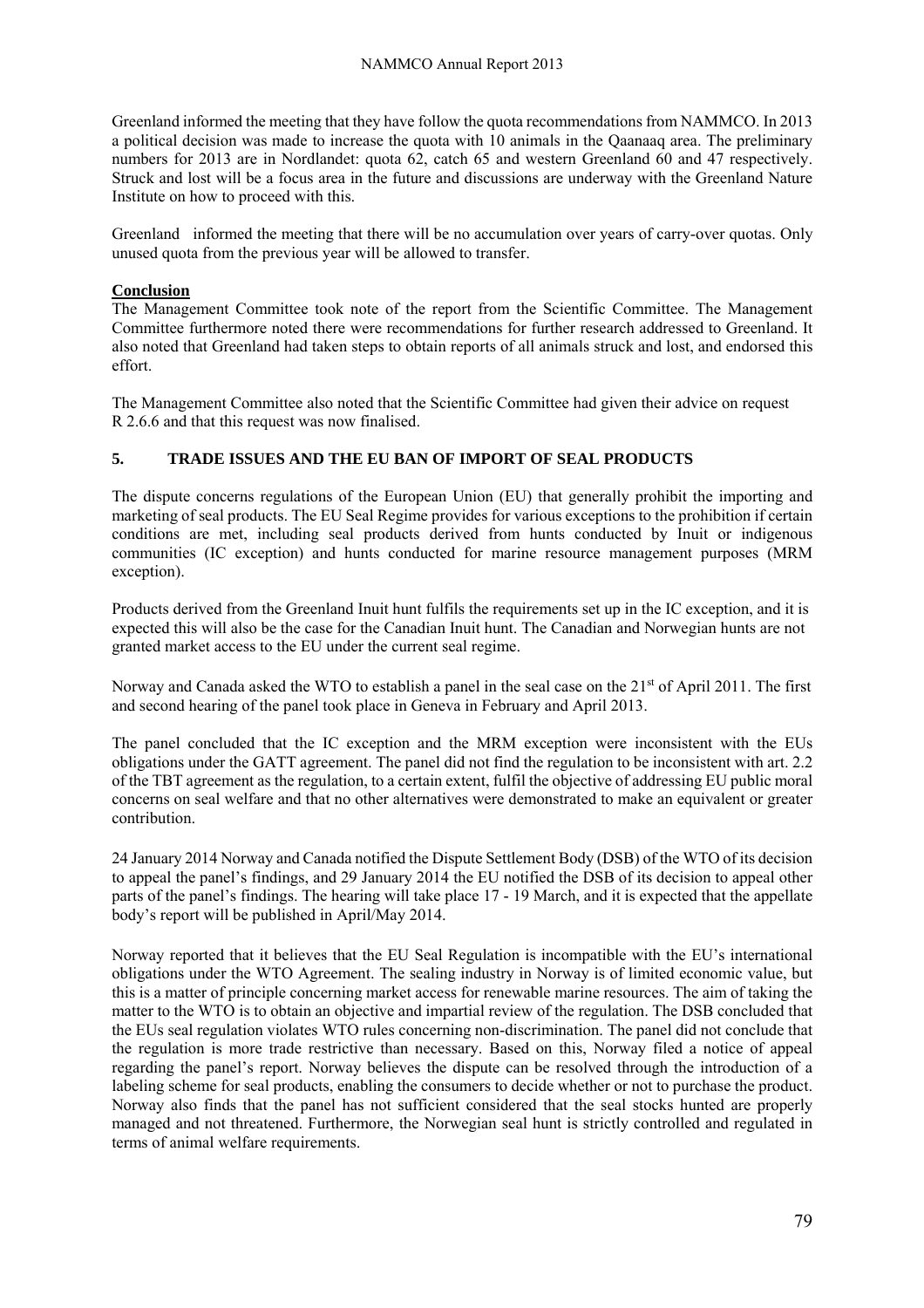Greenland underlined that this issue of trade barriers goes back to the 1970s and has since resurfaced and been discussed on various arenas and bodies. Seals and marine mammal hunting are often divided into two major categories – subsistence versus commercial. Greenland has always been opposed to this notion as it undermines the idea of people's right to utilize their natural resources. Greenland's special situation, not being part of EU but at the same time being part of the Kingdom of Denmark, poses certain restrictions and limitation for Greenland to be an active part in the negotiations. Greenland has voluntarily given comments to submissions on factual input to Norway, Canada and the EU. The parties have chosen not to use the corrections from Greenland with the argument that the corrections would diminish their arguments.

The representative from KNAPK gave an intervention informing on the ongoing campaign *Inuit Sila* the organization has staged in response to the EU regulation. He underlined that the regulation is a clear violation of the WTO's overall objectives, and the result is that the market for sealskins is destroyed and this is seriously threatening the identity and existence of Greenland's 60 settlements.

Iceland reported that they strongly support Canada and Norway, and that they had submitted an appeal as a third party to the WTO Panel's Report in the long-standing dispute. In Iceland's third-party submission it subscribes to the legal and factual arguments put forward both by Canada and Norway in their appeal.

Canada gave an update on their position and stated that once a ruling is finalized, if a measure is found to be inconsistent with trade obligations, the country must comply with ruling or face retaliatory measures.

The Canadian arguments for appeal are that the decision by the Panel is based on misinformation and did not fully take into account all of the evidence, e.g. the distinction between seal and other hunts are based on insufficient evidence. Canada remains concerned about the use of the public morality rationale as a justification for maintaining the EU ban as it could have broader implications for other resource-based and agricultural sectors. Lastly Canada noted that the EU seal regime restricts trade more than necessary.

The Faroes expressed their sympathy and respect of the Greenlandic situation and underlined that recognition or authorization of hunting practices in general should not be restricted to any predefined ethnicity or culture.

Denmark reported that they fully support Greenland and that it has been decided not to go into the dispute. Denmark is awaiting the final outcome before deciding on the next steps.

### **6. TO 9. JOINT SESSION5**

### **10. ELECTIONS**

 $\overline{a}$ 

The present chair and vice-chair were re-elected for a new 2 year term (2014 – 2016).

Chair: Hild Ynnesdal (Norway) Vice-Chair: Iceland

<sup>&</sup>lt;sup>5</sup> Agenda points 6. to 9. are in a joint session with the Management Committee for Cetaceans in Section 2.1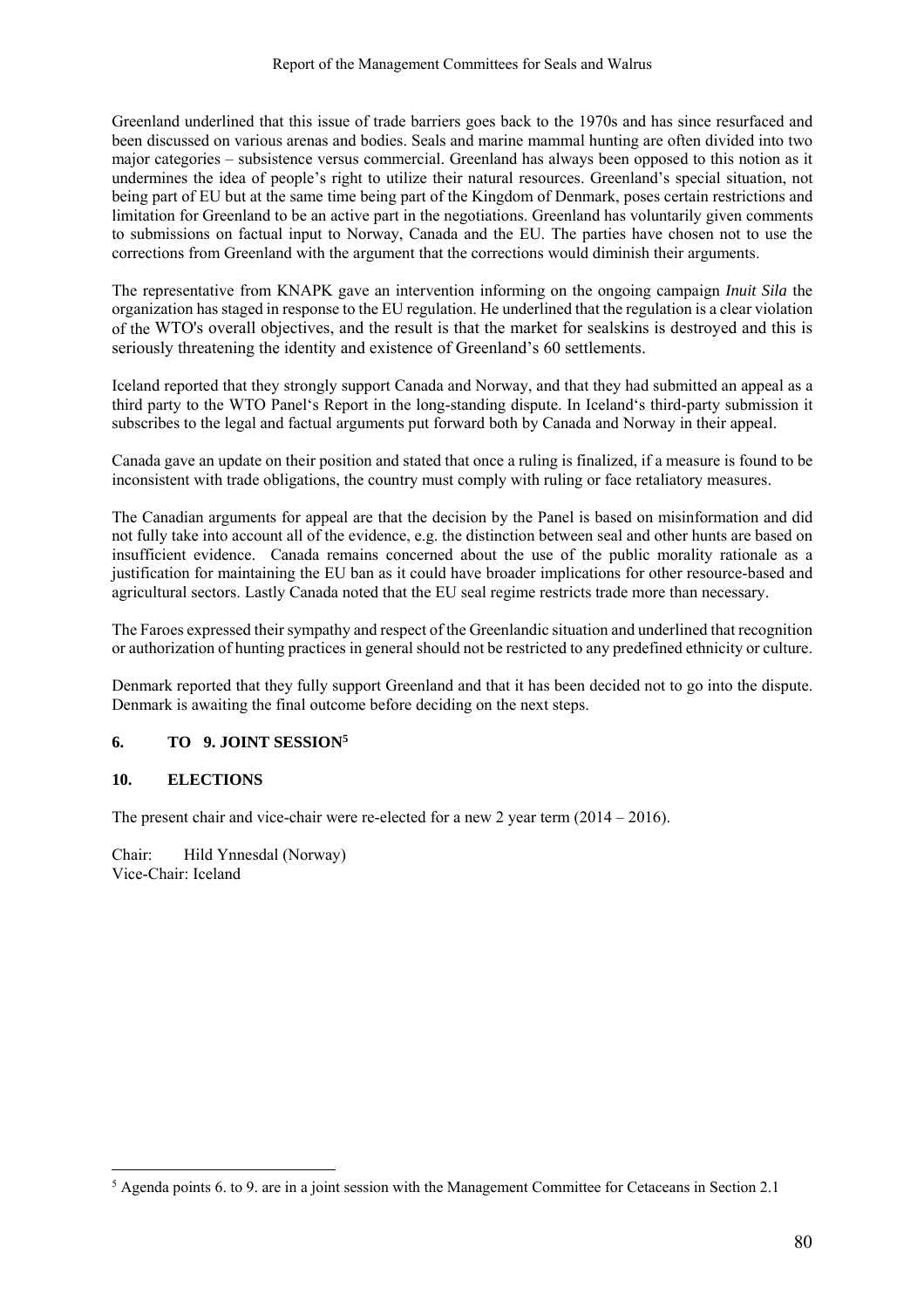Appendix 1

# **AGENDA**

# **1. CHAIRMAN'S OPENING REMARKS**

# **2. ADOPTION OF AGENDA**

# **3. APPOINTMENT OF RAPPORTEUR**

# **4. CONSERVATION AND MANAGEMENT MEASURES FOR SEAL STOCKS**

# **4.1 Harp Seals**

*White / Barents seas Greenland Sea Northwest Atlantic* 

- Requests by Council for advice from the Scientific Committee
- Proposals for conservation and management
- Updates

# **4.2 Hooded Seals**

*Greenland Sea Northwest Atlantic* 

- Requests by Council for advice from the Scientific Committee
- Proposals for conservation and management
- Updates

# **4.3 Ringed Seals**

 *Greenland Canada Faroe Islands* 

- Requests by Council for advice from the Scientific Committee
- Proposals for conservation and management
- Updates

### **4.4 Grey Seals**

*Greenland Norway Faroe Islands Iceland* 

- Requests by Council for advice from the Scientific Committee
- Proposals for conservation and management
- Updates

# **4.5 Harbour Seals**

*Greenland Norway* 

*Iceland* 

- Requests by Council for advice from the Scientific Committee
- Proposals for conservation and management
- Updates

# **4.6 Bearded seal**

*Greenland Norway*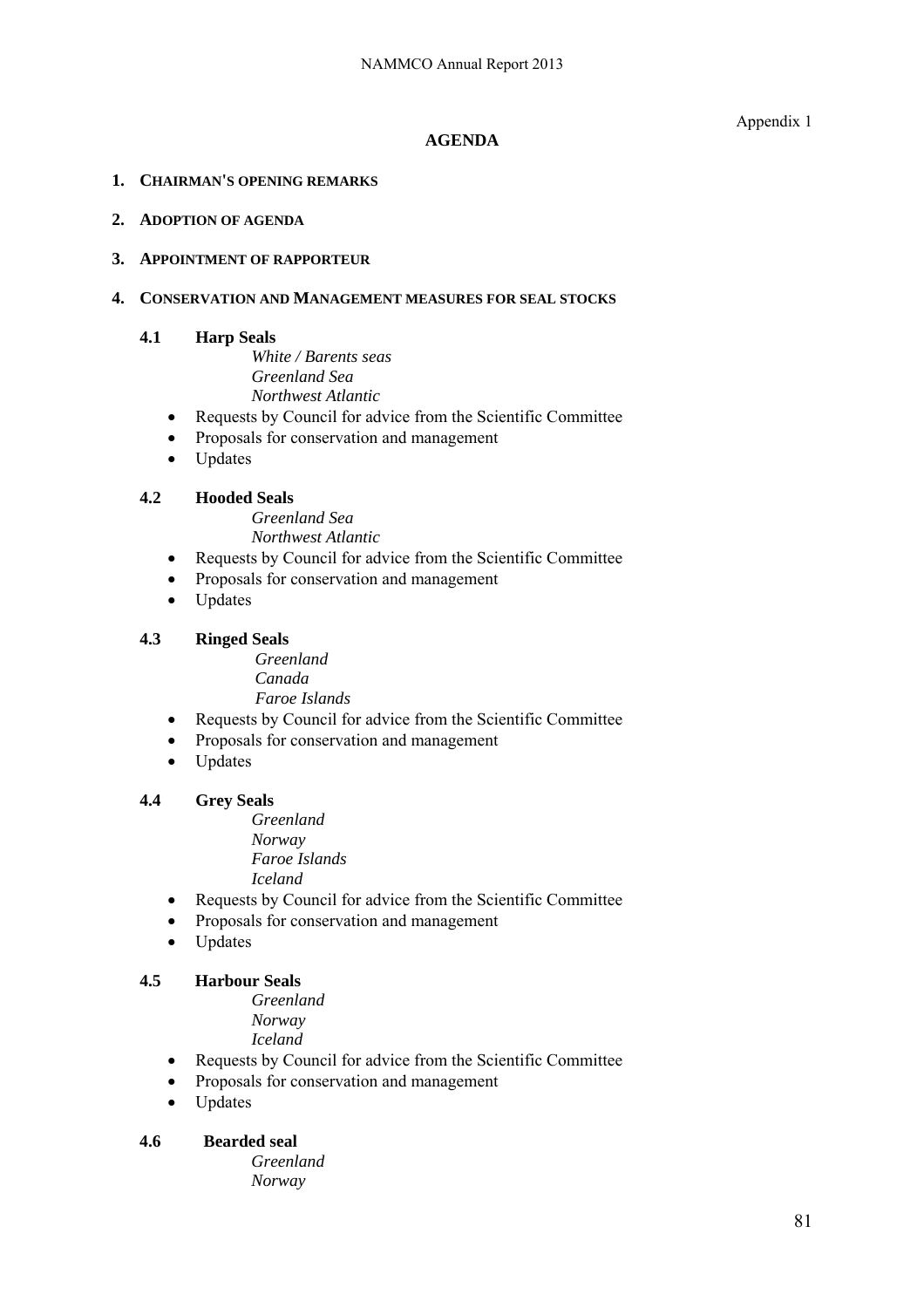- Proposals for conservation and management
- Updates

# **4.7 Walrus**

*Greenland* 

- Requests by Council for advice from the Scientific Committee
- Proposals for conservation and management
- Updates
- **5. TRADE ISSUES AND THE EU BAN OF IMPORT OF SEALSKIN**
- **6. PROCEDURES FOR DECISION-MAKING ON CONSERVATION AND MANAGEMENT MEASURES**
- **7. ECOSYSTEM-BASED MANAGEMENT**
- **8. USER KNOWLEDGE IN MANAGEMENT DECISION-MAKING**
- **9. RELATED MANAGEMENT ISSUES**
	- **9.1 Marine mammal fisheries interactions**
	- **9.2 Environmental questions**
	- **9.3 By-catch data and monitoring**
	- **9.4 Other topics**

#### **10. ELECTIONS**

**11. ANY OTHER BUSINESS**

**Agenda Items 6. – 9. incl.** were discussed in a joint session with the Management Committee for Cetaceans.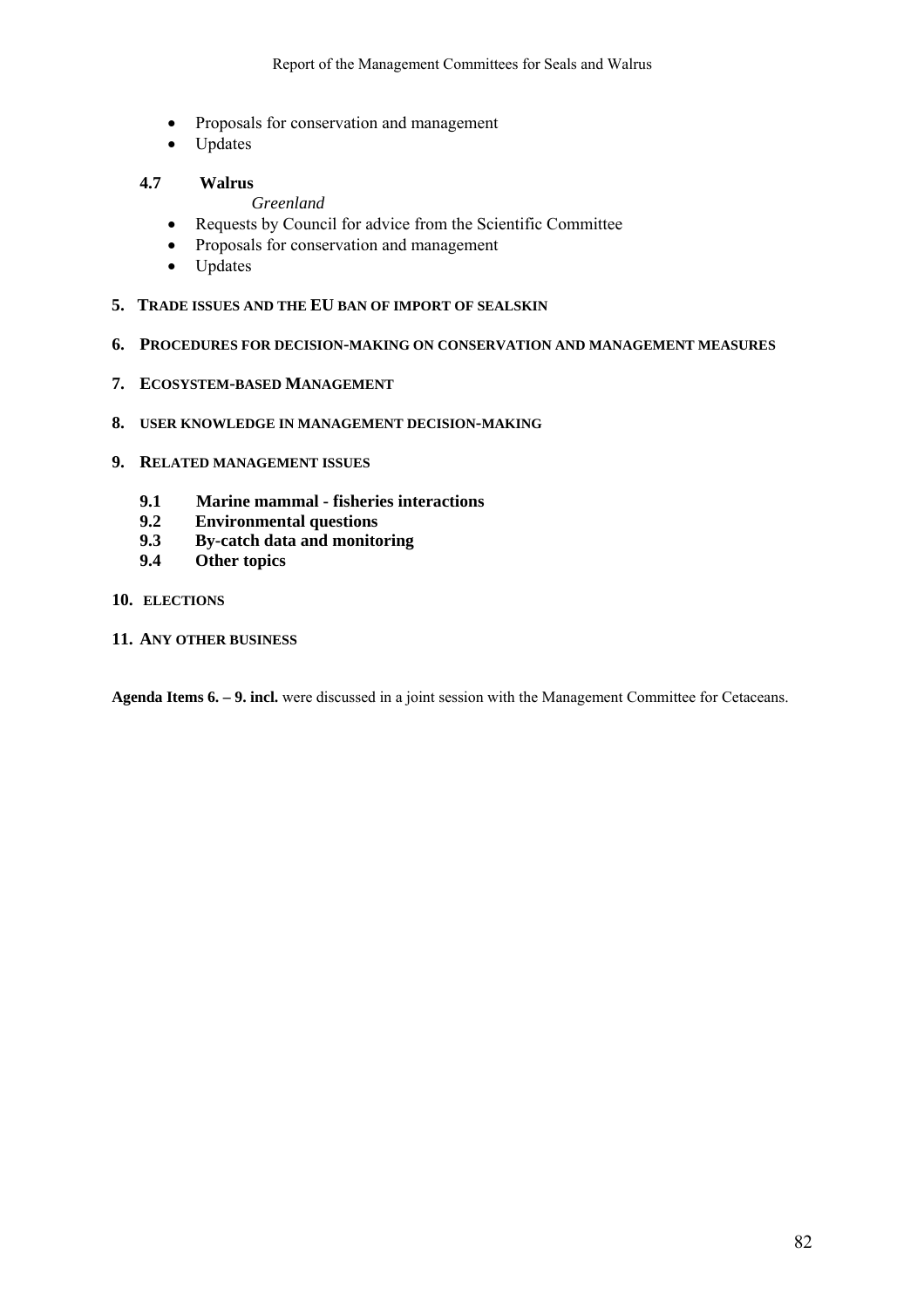# Appendix 2

| Document no                       | Title                                                                                                              | Agenda item         |
|-----------------------------------|--------------------------------------------------------------------------------------------------------------------|---------------------|
| NAMMCO/20/SMC/1                   | List of Documents                                                                                                  |                     |
| NAMMCO/20/SMC/2                   | Draft Agenda                                                                                                       | 2.                  |
| NAMMCO/20/MC/3                    | <b>Status of Past Proposals for</b><br><b>Conservation and Management</b>                                          | $4., 6., 7.$ and 8. |
| NAMMCO/20/MC/4                    | Summary of Requests by NAMMCO<br>Council to the Scientific Committee, and<br>Responses by the Scientific Committee | $\overline{4}$ .    |
| NAMMCO/20/SMC/5                   | Recommendations to member countries<br>2012                                                                        | 4 and $8$           |
| NAMMCO/20/5 and<br><b>ANNEX 2</b> | Report of the Twentieth Meeting of the<br>Scientific Committee                                                     | 4., 5., 6., and 8.  |

# **LIST OF DOCUMENTS**